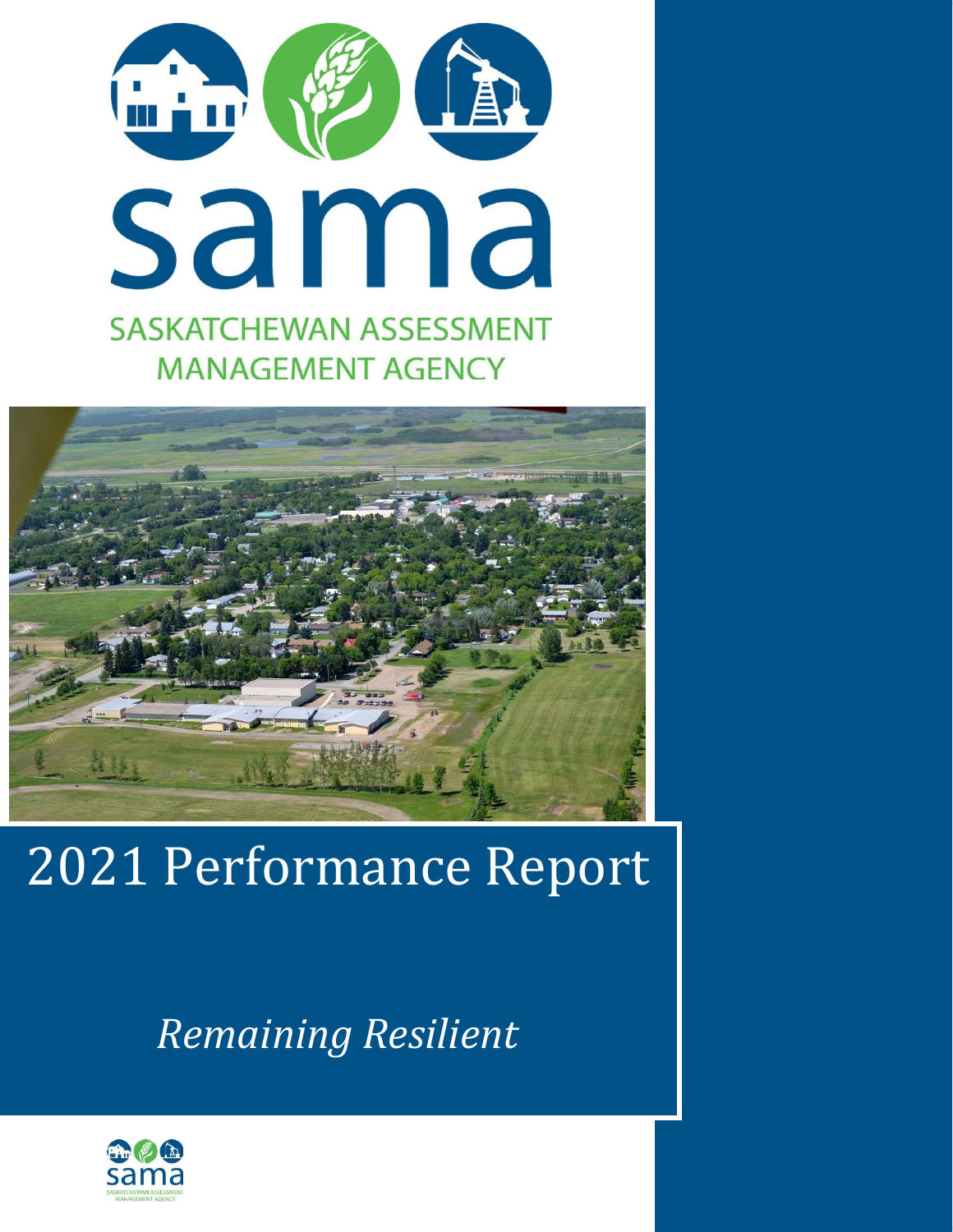## Contents

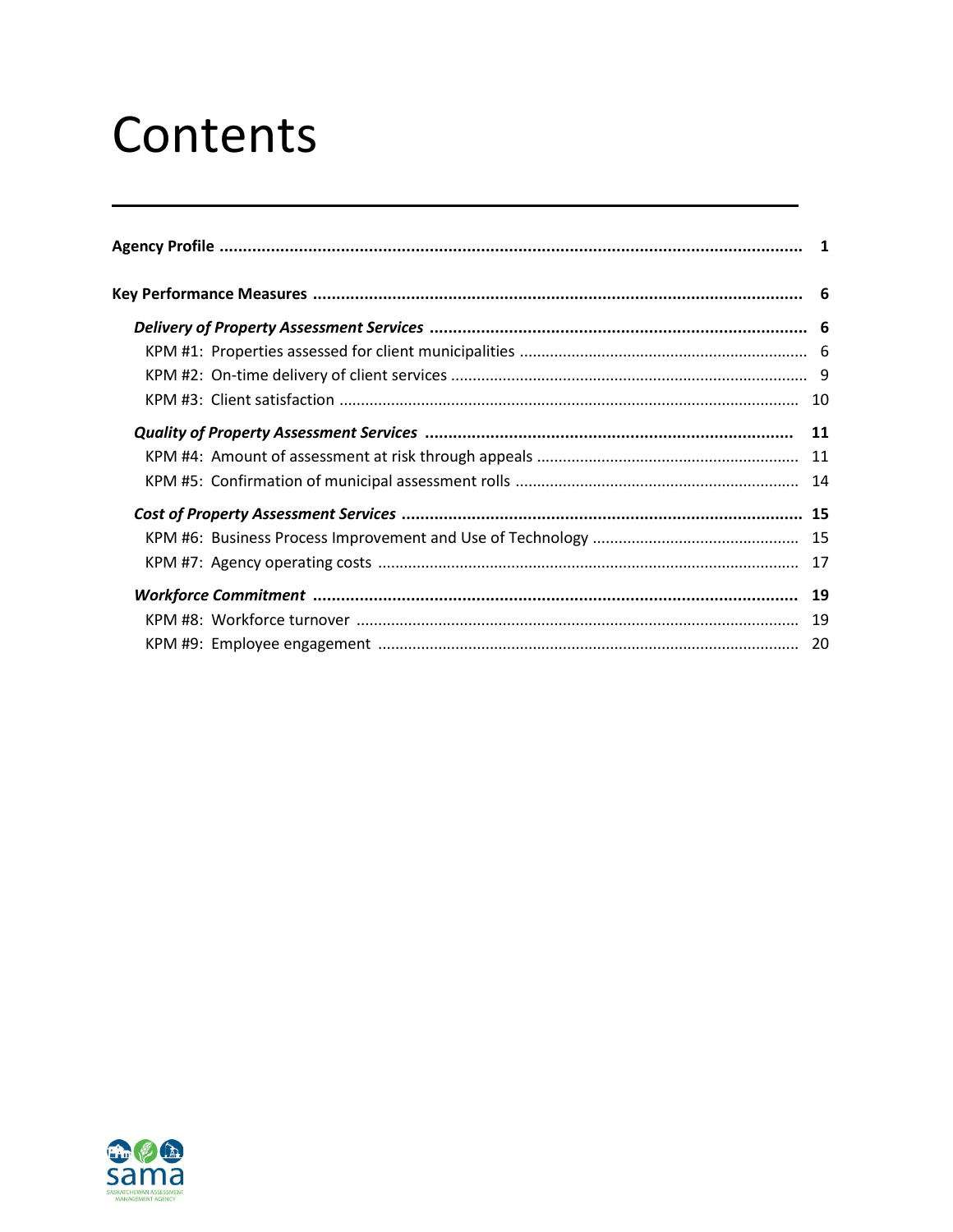# **Agency Profile**

**Governing Legislation:** Established by *The Assessment Management Agency Act* in 1987 to manage Saskatchewan's property assessment system for the Province, municipalities and the education sector.

**Corporate Structure:** Corporation with Board of Directors appointed by Order in Council. Board of directors has seven members: the chair and two members representing the Province, two members representing the Saskatchewan Association of Rural Municipalities and two members representing the Saskatchewan Urban Municipalities Association.

**Services Provided to the Province:** Property assessment research and policy development, central database of assessment information, assessment information for programs administered by the provincial government, and assessment quality assurance.

**Services Provided to Client Municipalities and the Education Sector:** Property assessment valuation services – annual maintenance property inspections, property reinspections, revaluations every four years, support of value (management of property assessment appeals) and public education.

**Accountable to:** Minister of Government Relations, Saskatchewan Association of Rural Municipalities, Saskatchewan Urban Municipalities Association, client municipalities, the education sector, and the public.

**Annual operating budget:** \$21.976 million(M) for fiscal year ending December 31, 2021.

**Permanent staff:** 163.25 Full Time Equivalents (FTE's).

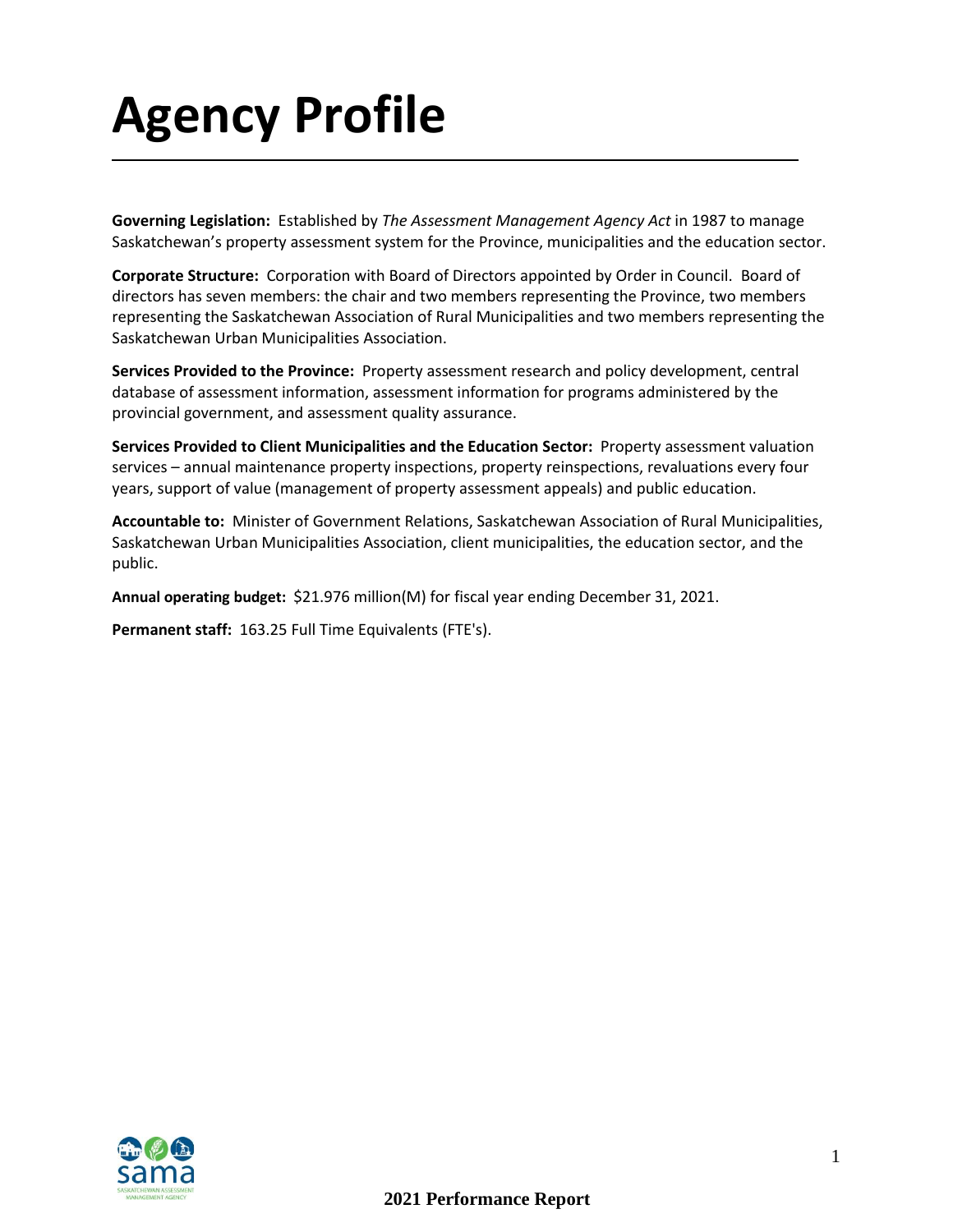### **Client Municipalities and Property Counts**

|                                     | <b>Urban</b>          | <b>Rural</b>          |         | <b>Change from</b> | %             |
|-------------------------------------|-----------------------|-----------------------|---------|--------------------|---------------|
|                                     | <b>Municipalities</b> | <b>Municipalities</b> | Total   | 2020               | <b>Change</b> |
| <b>No. of Client Municipalities</b> | 461                   | 296                   | 757     | $-2$               | $-0.3%$       |
| <b>No. of Land Accounts:</b>        |                       |                       |         |                    |               |
| Agricultural Land- Arable           | 1,913                 | 311,341               | 313,254 | $-439$             | $-0.1%$       |
| Agricultural Land-Non-              |                       |                       |         |                    |               |
| Arable                              | 1,105                 | 120,181               | 121,286 | 412                | 0.3%          |
| Agricultural Land- Improved         | 191                   | 46,269                | 46,460  | 446                | 1.0%          |
| Residential - Improved              | 143,333               | 19,968                | 163,301 | 573                | 0.4%          |
| <b>Residential - Vacant</b>         | 30,030                | 16,635                | 46,665  | $-247$             | $-0.5%$       |
| Seasonal - Improved                 | 10,074                | 12,188                | 22,262  | $-4$               | 0.0%          |
| Seasonal - Vacant                   | 3,210                 | 6,458                 | 9,668   | $-166$             | $-1.7%$       |
|                                     |                       |                       |         |                    |               |
| Commercial & Industrial             | 33,061                | 15,521                | 48,582  | 396                | 0.8%          |
|                                     | 345                   | 99,333                | 99,678  |                    |               |
| <b>Resource Property</b>            |                       |                       |         | 1,456              | 1.5%          |
| <b>Total Land Accounts</b>          | 223,262               | 647,894               | 871,156 | 2,427              | 0.3%          |

#### **Remaining Resilient**

2021 was a year that had stood out for two main reasons: it was a revaluation year for SAMA and was the second consecutive year of the COVID-19 pandemic. The agency leveraged what had been learned in 2020 and continued to meet the needs and expectations of stakeholders, while still keeping employees and the public safe. This was done while simultaneously fulfilling the assessment function for Saskatchewan. While a record number of property inspections were conducted in 2020, SAMA set another record in 2021 for the number of property inspections during a revaluation year. The number was, however, just shy of the goal of 110,000 reviews. This occurred because of the challenges that a provincial revaluation puts on the resources of the agency. 2021 marked the fourth consecutive year of achieving over 100,000 reviews and kept SAMA on track to conduct a full reinspection of municipal clients over twelve years (2018-2029). 2021 was also the final year of SAMA's 2018-2021 4-year planning cycle. The agency initially had a goal of completing 400,000 property reviews in that time frame and increased that goal to 420,000 reviews in 2019. This goal was achieved, with SAMA completing 429,000 reviews in the years 2018-2021.

Final values for the 2021 revaluation were delivered early in the year. Revaluation years typically bring much higher levels of assessment appeals, but SAMA actually saw significantly fewer appeals (3,855) than had been seen in previous revaluation appeals (over 7,000 in 2017 and over 4,000 in 2013). These property appeals continue to be an increasing challenge for SAMA however because many relate to complex issues and often are on high-value properties that utilize multiple assessment approaches. External legal costs were at a record level for SAMA, well over budget, and due to the number of commercial property appeals at the Saskatchewan Court of Appeal. Having a highly trained staff and

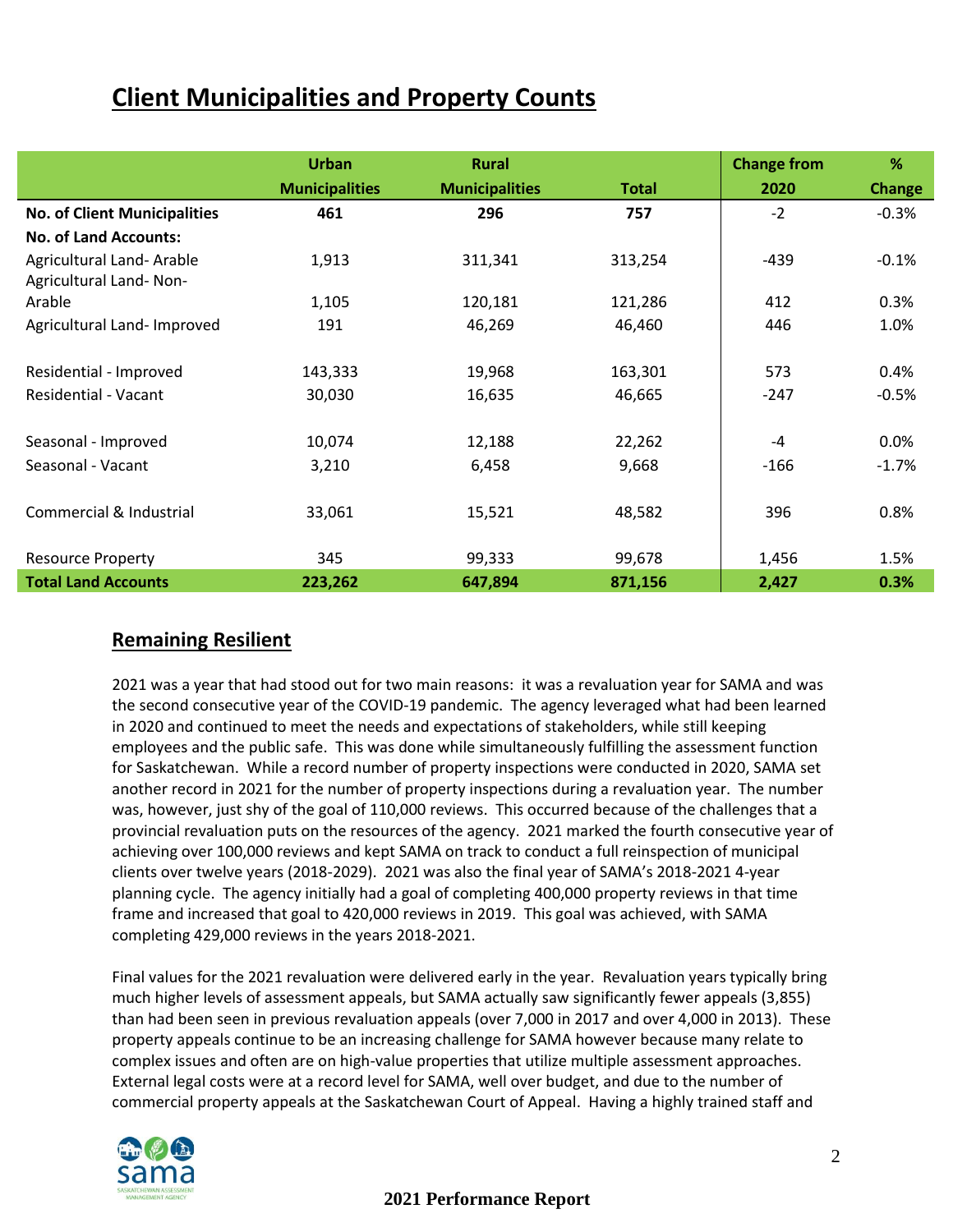partnering with external legal counsel when necessary are essential when supporting values on behalf of municipal clients.

2020 forced SAMA to move to a remote work model and further lean on technology for both core work and communication and this continued in 2021. As the pandemic progressed into 2021, staff became more comfortable with and more savvy with these technologies. Although there was a drop in the ontime delivery of assessment data to clients, SAMA delivered a higher quality of final assessment values to clients. The agency also maintained a high level of customer satisfaction in 2021 and completed all maintenance requests from municipalities during the year. This was all accomplished without compromising on the safety of staff or stakeholders. Although working remotely, SAMA largely proceeded in a "business as usual" fashion in 2021 – neither SAMA's revenues nor its deliverables to client municipalities, the Province or the public were disrupted by COVID-19.



SAMA made the commitment in 2014 to deliver 100,000 property reviews annually to client municipalities (upon implementation of the Technology Infrastructure Program). Since 2018 SAMA has delivered on its commitment – now consecutively for 4 years. This represents a full reinspection of approximately 1/3 of SAMA's municipal clients in that time. The agency is on pace to complete a full provincial reinspection by the end of 2029.

The demand for SAMA's services increases with the construction of more assessable properties in Saskatchewan. Economic growth for Saskatchewan, in terms of property component growth, was 0.3%. Total property counts for SAMA clients grew by 2,427 properties to 871,156. The largest growth, percentage wise, was in resource properties.

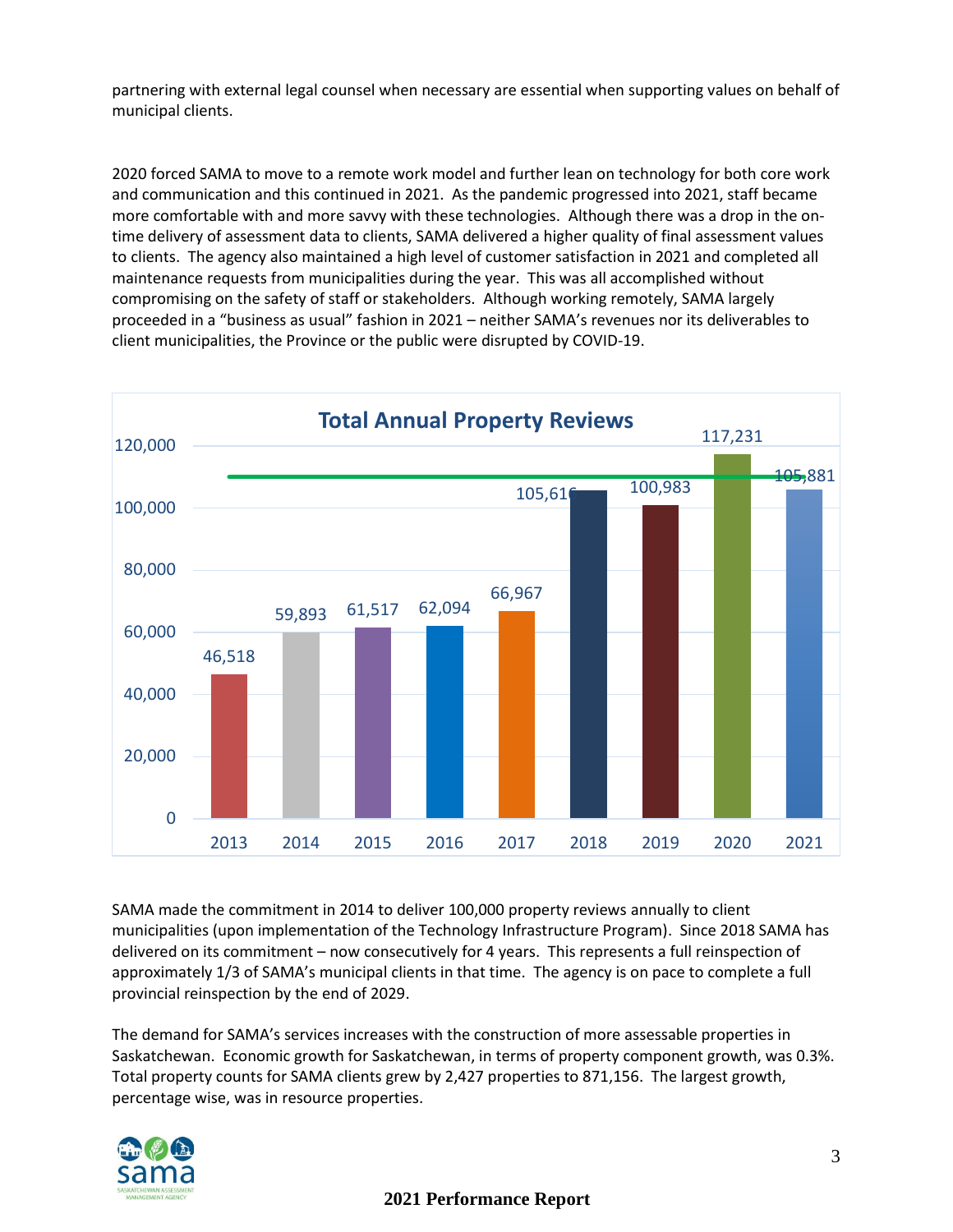Assessments conducted by SAMA and implemented on 2021 tax rolls provided an additional estimated \$6.9M in annually recurring tax revenues for the agency's municipal clients and the education sector. Of the \$6.9M, municipalities received approximately \$4.7M and the education sector received approximately \$2.2M (approximately \$152M was added to municipal taxable assessments in 2021). It is important to note that this is annually recurring revenue (i.e., the \$6.9M annual revenue translates to \$69.0M over a ten-year span). The following chart uses actual results from 2014-2021 and an estimated increase of \$8M for each of the next five years. By the end of 2024, SAMA property reviews are estimated to result in over \$1.3B in additional revenue for municipalities and the education sector and to have generated approximately \$176M in annual revenues that will continue in perpetuity.



Prior to 2014, SAMA estimated that there would be \$300M return after the first full ten years following completion and that estimate appears to be low. The estimated additional tax revenues received to date after the first eight years of measurement are more than \$800M.

Besides just focusing on total output, the agency also strives to improve the quality of assessments. Municipalities want a stable and predictable revenue source that is delivered inexpensively. Additionally, SAMA's clients want a system that is up-to-date, and ratepayers need to be treated fairly and equitably. SAMA is working on continuing to maintain a high level of quality control that will help the agency deliver accurate, understandable, and fair assessments while also being transparent and accountable.

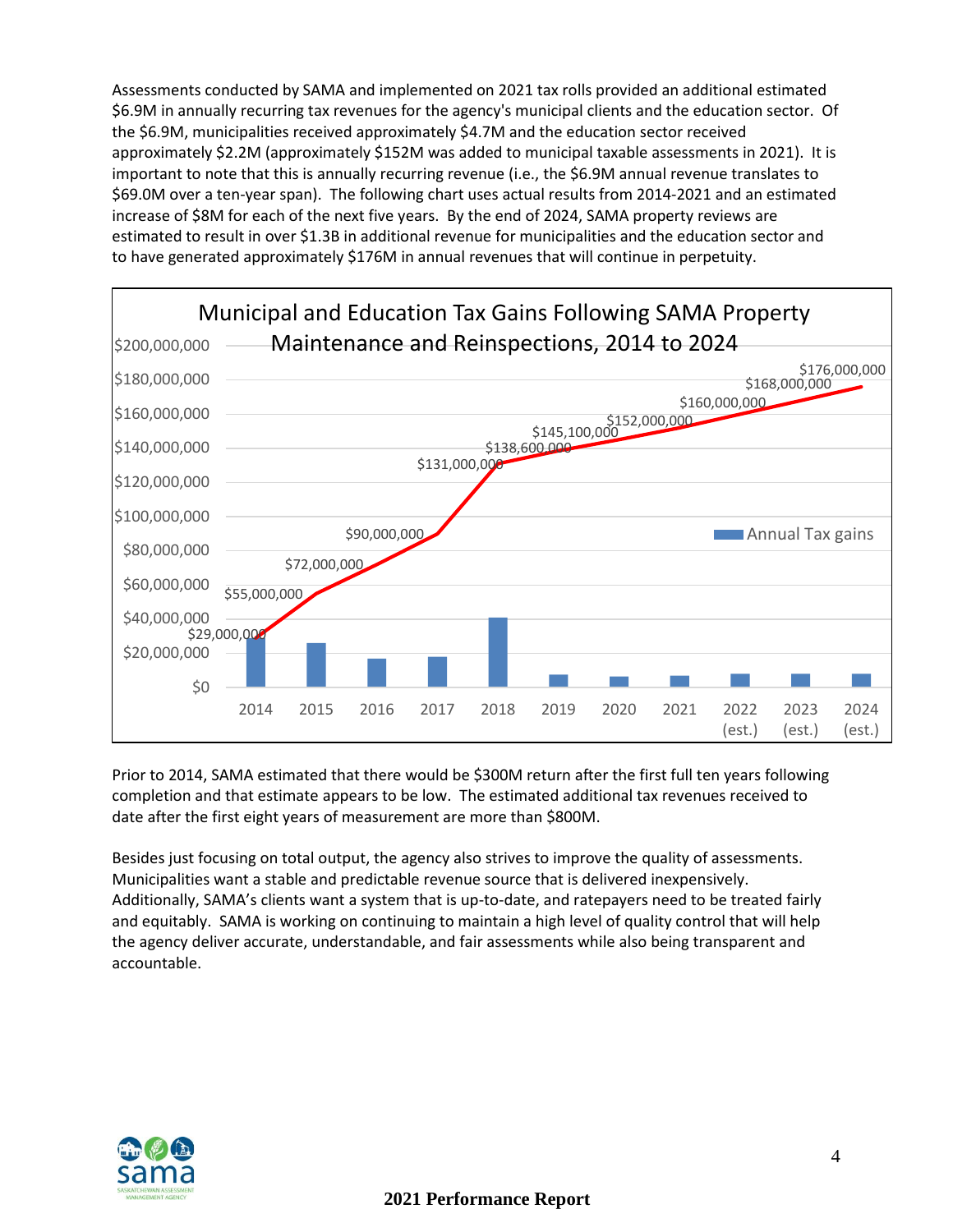#### **SAMA's Funding and Workforce**

In 2021 the agency had a budgeted and actual workforce of 163.25 full-time equivalent (FTE) permanent staff. The majority of staff are in the Assessment Services division (118.5) while the Technical Standards and Policy division accounts for 13 FTEs. There are 5.75 FTEs in the Quality Assurance division (who report directly to SAMA's Board of Directors). The balance of staff (26) are in support divisions such as Information Services, Human Resources, Communications and Finance, with the remaining two staff being in the Executive office. SAMA's workforce has remained relatively the same over the past few years. SAMA's current collective bargaining agreement with its in-scope staff ran from 2017 through 2021.

The total budget (capital and operational) increased \$1.245M (2.0%) to \$21.976M, due to a 2.0% increase to municipal fees and Provincial funding to cover cost of living increases in salaries and benefits as well as inflationary increases in other costs. The 2% was in-line with SAMA's four-year plan (2018- 21), which pledged to keep annual increases in operational costs to within 2%.

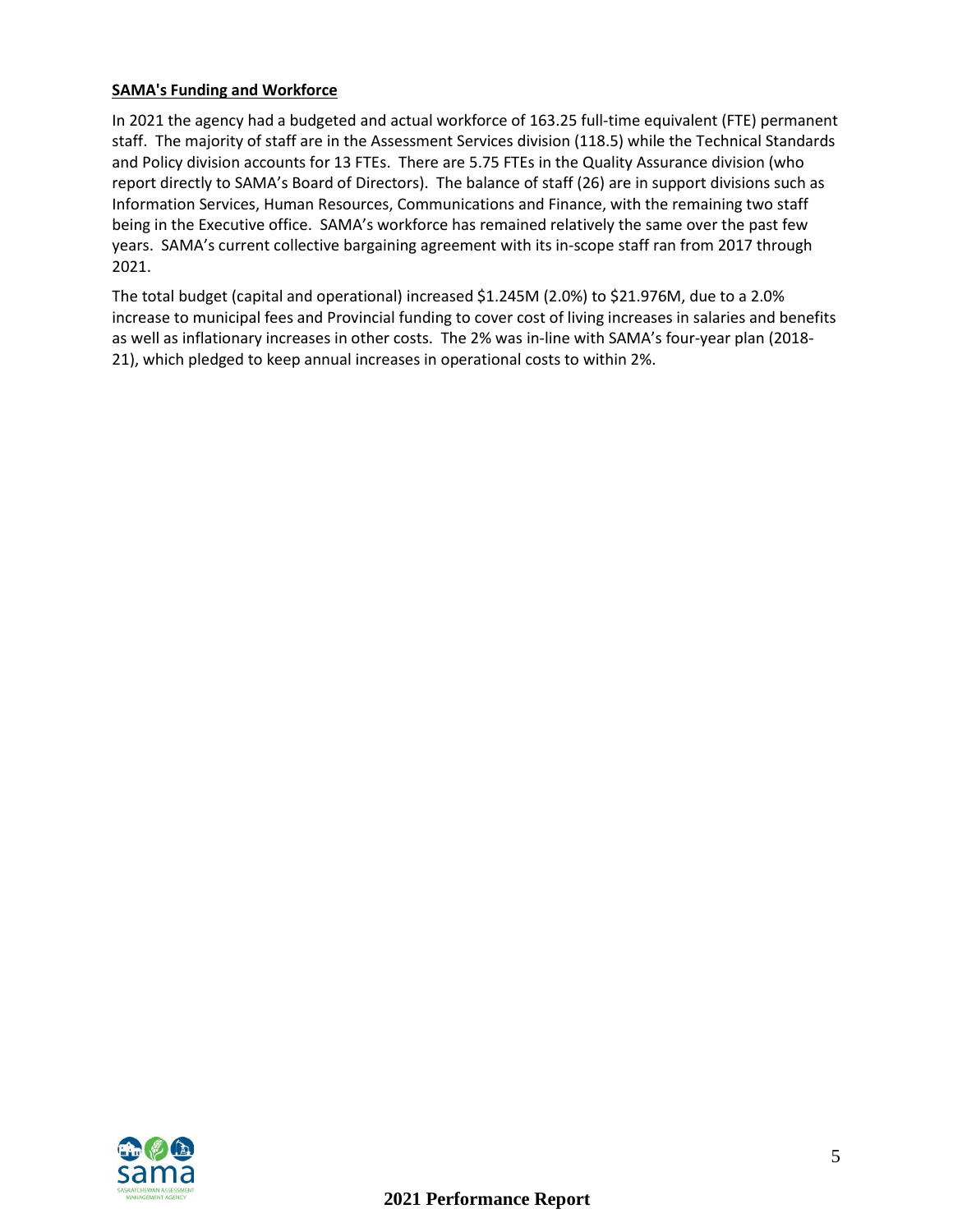# Key Performance Measures

#### **Delivery of Property Assessment Services**

#### **KPM #1: Properties assessed for client municipalities**

#### **1. Annual Maintenance Program**

The annual maintenance program reviews and updates all properties identified by municipal administrators with developments or changes that may affect the property's assessed value. The municipality submits a list of the properties affected, and the agency reviews each identified property and provides the municipality with an updated assessed value for their assessment roll. Maintenance reviews may also be initiated during the sales verification process if the need for an assessment change is identified.

#### The Agency's Performance

In 2021, the agency reviewed 34,398 properties (29,839 in 2020). These represent 20,988 inspections that were for use on 2021 municipal assessment rolls and 13,410 that were for use on 2022 municipal assessment rolls.



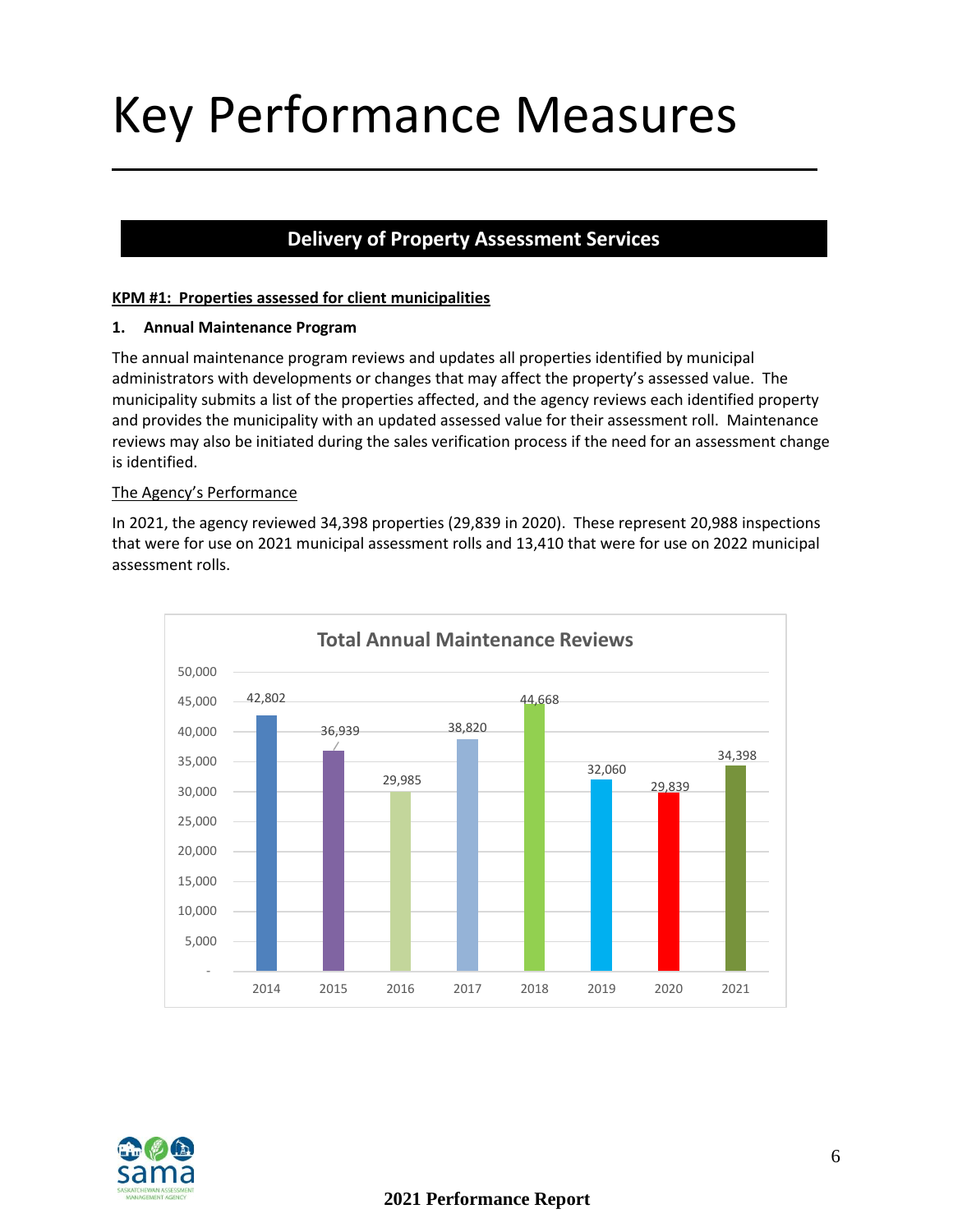In terms of SAMA's maintenance fee-for-service initiative, the agency invoiced for 18,987 residential, commercial, industrial, and agricultural maintenance requests. This was a decrease from the chargeable reviews invoiced in 2020 (23,945 in 2020, 20,606 in 2019, 24,190 in 2018, 24,700 in 2017 and 25,812 in 2016). The maintenance fee-for-service came into effect in 2016.

Annual oil and gas standardization accounts were completed on 94,791 properties. In 2021, the agency also received and started processing 6,478 properties via renditions received from resource companies (13,902 in 2020) and conducted a flow line and tank review of 15,963 properties (21,089 in 2020).

#### **2. Reinspection Program**

Over time, property assessments become dated because of the cumulative effect of physical attribute and condition changes that are not identified for an annual maintenance review. There is also the risk of assessable properties being absent from a municipality's assessment roll. The general reinspection program undertakes to review each property to re-establish a uniform base of up-to-date property records for the municipality. Updating these assessments increase the assessment base for a municipality and the education sector, but also increase fairness.

In the most recent four years SAMA has begun to make progress towards the goal of a 12-year reinspection cycle. By conducting reinspections, municipalities may see increases in the taxable assessment base and SAMA estimates that 2 to 5% of assessable property may be left off assessment rolls of municipalities that have not been reinspected in many years. SAMA is on schedule to complete the full reinspection in eight years, having already completed the first four years of the twelve-year plan.



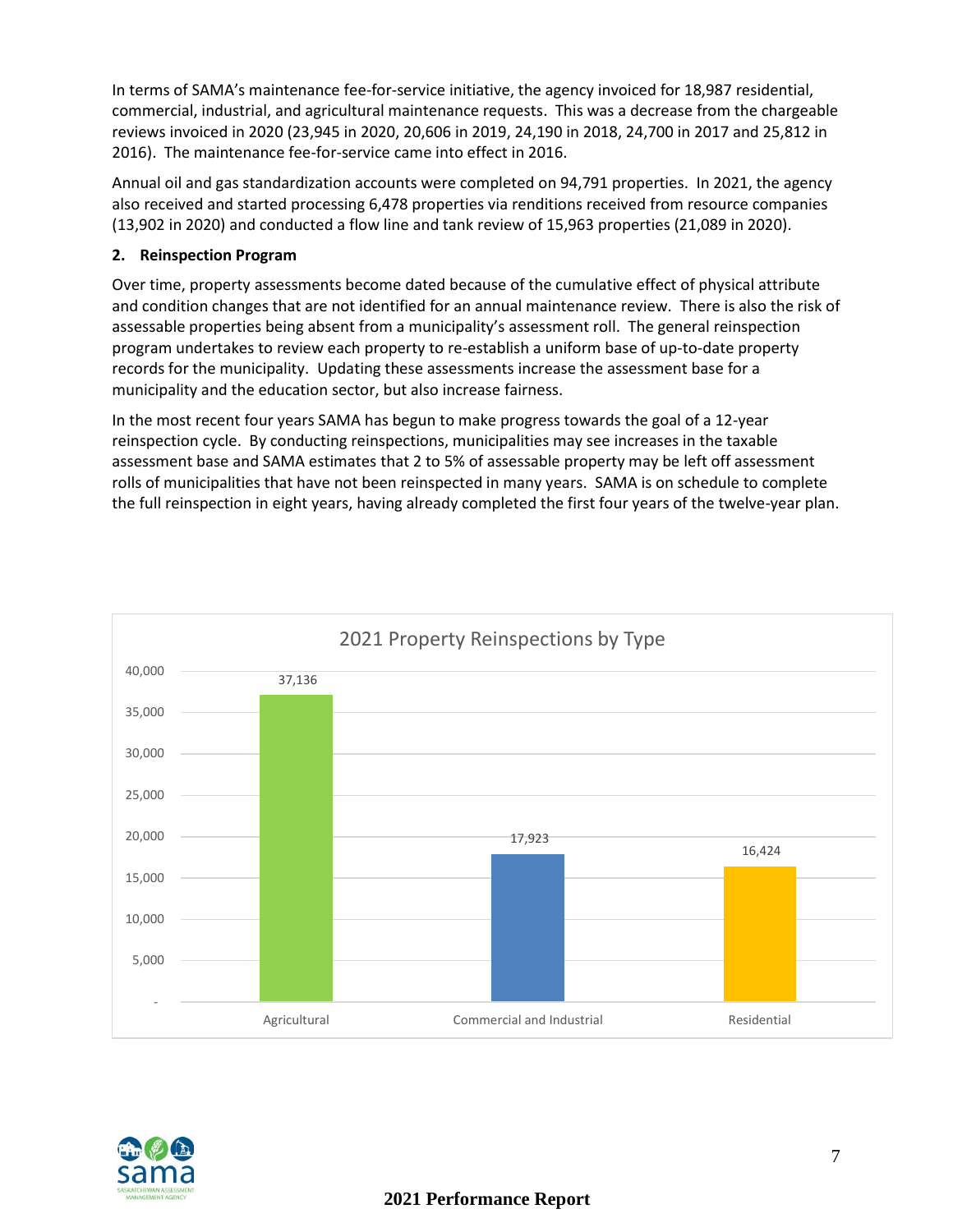#### The Agency's Performance

The agency reinspected 71,483 properties in 2021 (87,392 in 2020, 68,923 in 2019, 60,498 in 2018, 28,147 in 2017, 32,109 in 2016 and 24,578 in 2015). The agency reinspected 37,136 agricultural properties (20 rural municipalities), 16,424 residential properties and 17,923 commercial and industrial properties. Reinspections were targeted at areas and municipalities where the assessments were estimated to be the furthest out-of-date.

SAMA has reached a level of reinspection that, if maintained, will allow the agency to meet its goal of reaching a 12-year re-inspection cycle. 2018 was a turning point for SAMA and the agency was able to conduct a record number of reinspections for a revaluation year in 2021. During the 2018-21 four-year period SAMA conducted 289K reinspections, compared to 102K in the 2014-17 period.



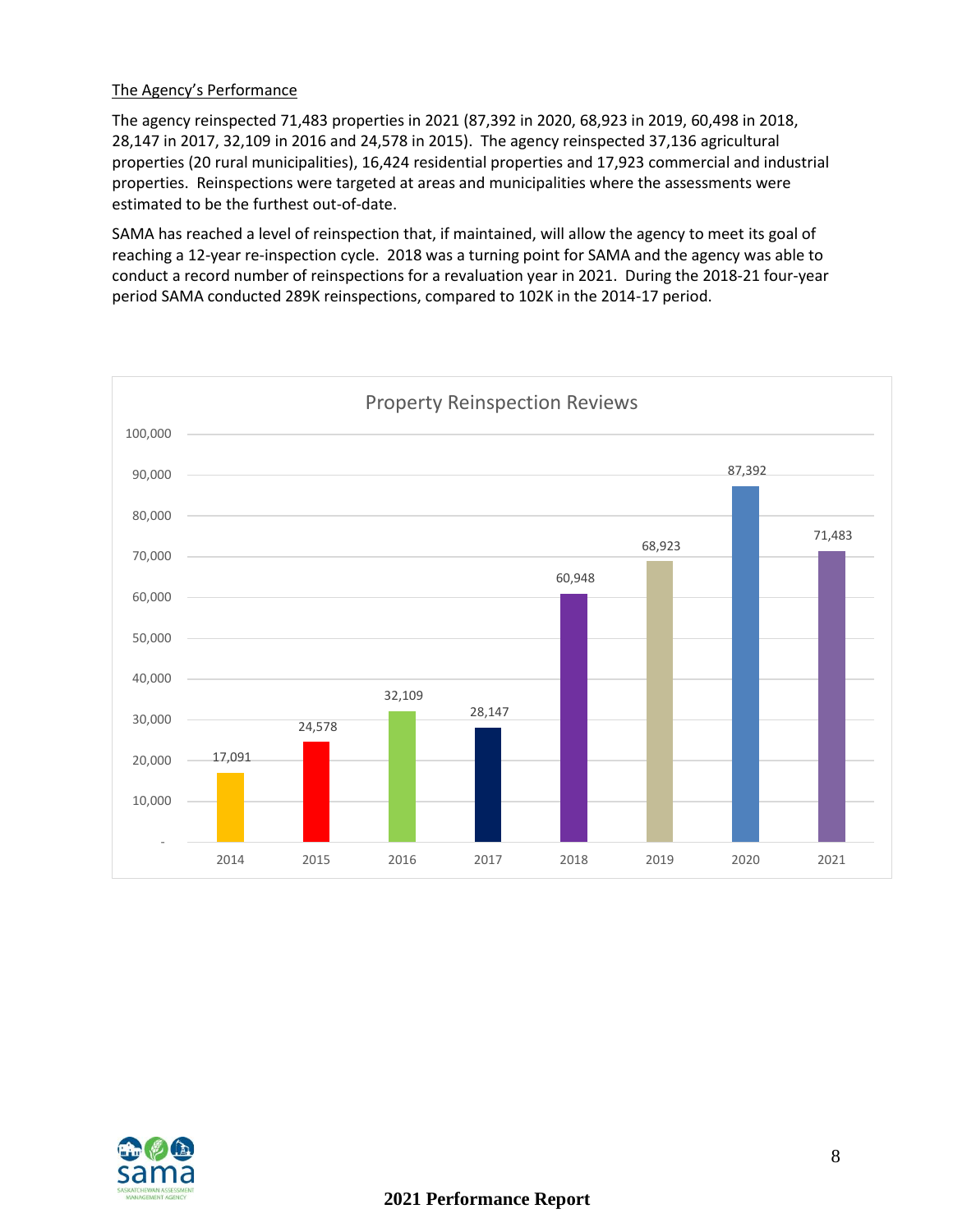#### **KPM #2: On-time delivery of client services**

The agency has undertaken to improve the on-time delivery of annual maintenance services to its client municipalities. The objective is to deliver annual maintenance packages when client municipalities want them so they can complete their assessment roll by the May  $1<sup>st</sup>$  legislated deadline (April  $1<sup>st</sup>$  for cities). Advancing maintenance deliveries to clients carries the benefit of improving program efficiency by balancing out the agency's workload. The agency has also become more responsive to the needs of clients, implementing a system to deliver maintenance lists when desired by municipalities, rather than when convenient for the agency.

#### The Agency's Performance

The agency's goal for 2021 was to deliver 85% of maintenance packages to municipalities by their specified date. SAMA delivered on-time to 64% of municipalities who requested their 2021 maintenance packages by a specific date and by May 1 for municipalities who do not have a preferred delivery date (on-time delivery was 85% in 2020, 88% in 2019, 85% in 2018, 18% in 2017, 73% in 2016 and 63% in 2015). 83% of municipalities received their maintenance within three weeks of the requested date. Revaluation years have continued to be a challenge for SAMA in delivering maintenance on time. Planning and procedural changes are being implemented to advance the maintenance program in future years to ensure deliveries occur on time (particularly for 2025). Initiatives planned include further advancement of the property inspection program and completing market analysis at an earlier date than has been done in previous revaluations.



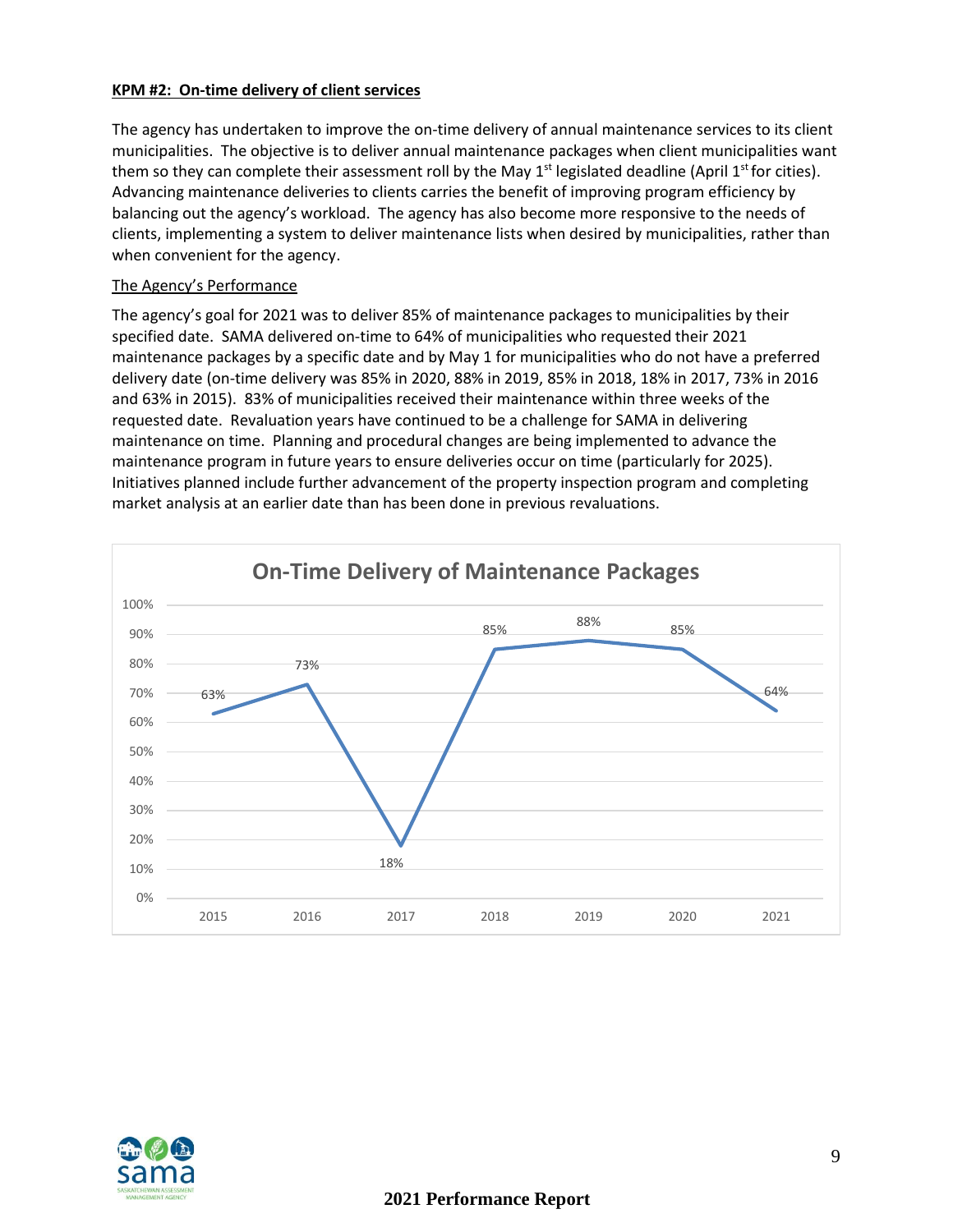#### **KPM #3: Client satisfaction**

The agency strives to provide reliable, timely and complete assessment information services to client municipalities, the education sector, the provincial government, commercial clients, and property owners. As part of the measurement of the agency's performance, SAMA has contracted Fast Consulting to carry out an anonymous biannual survey of SAMA municipal clients. The feedback received in the survey is used by the agency to identify strengths and areas for improvement. The planning process will then assign resources to areas needing improvement. The maintenance of reliable service, positive communications and relationships with clients is essential to the agency's ongoing success.

#### The Agency's Performance

The agency's biannual survey of client municipalities focuses on determining their level of satisfaction with the assessment services received. The results of the 2021 survey were very positive for SAMA, exceeding the already favourable scores received in 2019, 2017 and 2015.

The agency maintained high rating levels from its client municipalities for customer service, annual maintenance services and overall satisfaction with the agency. The agency also maintained a high recommendation rating from its clients.

Client municipalities scored the agency an average of 3.82 out of 4 for customer service (3.79 out of 4 in 2019). The agency has an overall client satisfaction rate of 99% and 83% of surveyed clients said they are "very satisfied" (81% in 2019).

In the 2021 survey, 100% of the survey respondents indicated that they would recommend SAMA's services to other clients (97% in 2019, 95% in 2017 and 100% in 2015).





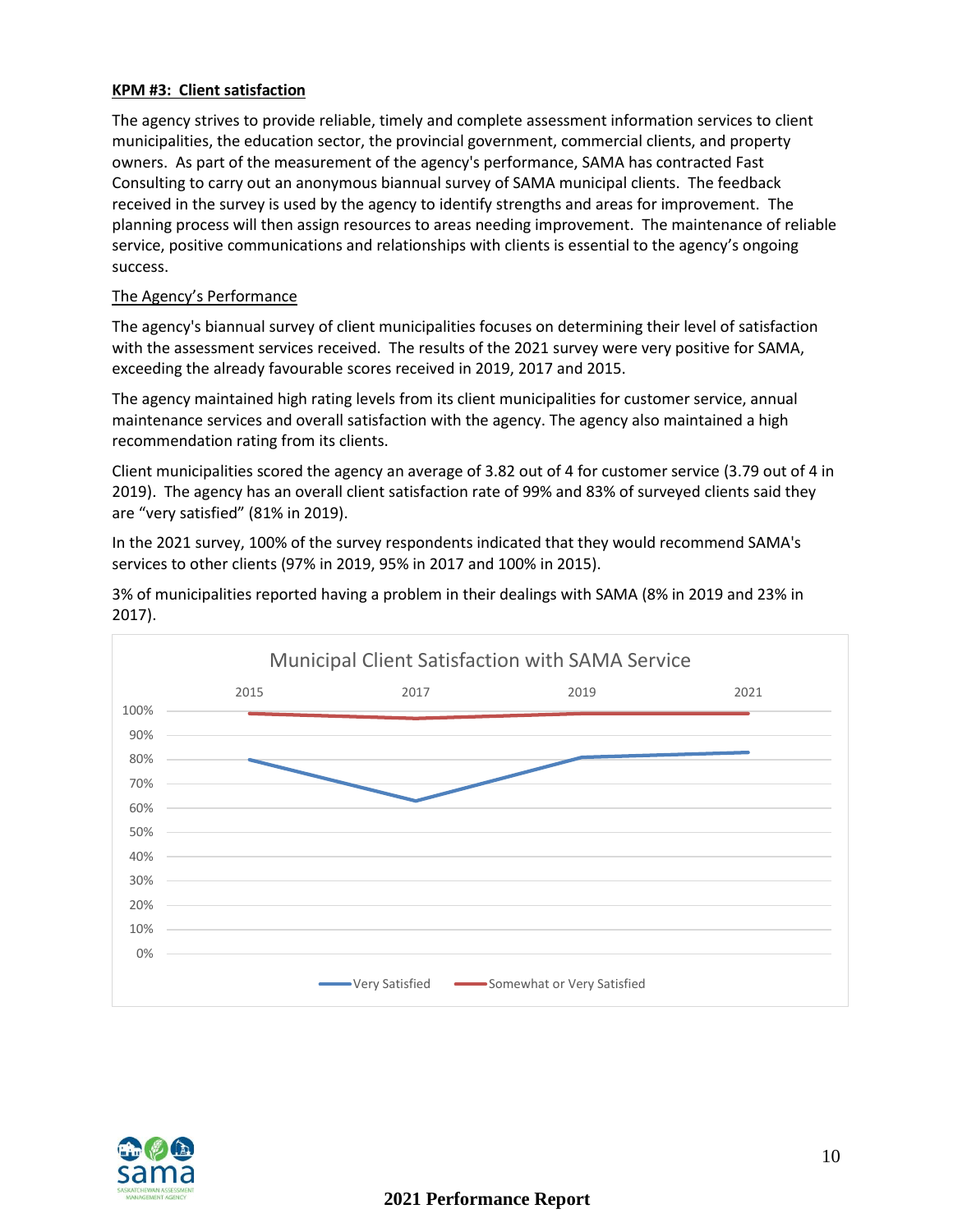#### **Quality of Property Assessment Services**

#### **KPM #4: Amount of assessment at risk through appeals**

Property owners who believe that their property's assessed value is not accurate may appeal the assessment to the local board of revision, and subsequently to the Saskatchewan Municipal Board (SMB), the Court of Appeal (COA) and the Court of Queen's Bench. Court of Appeal challenges are typically limited to points of law, but recently the Court has expanded on what issues are addressed. SAMA will also appeal assessment rulings of appeal tribunals to ensure precedent setting assessment policies and legislation are dealt with appropriately and to protect the assessment base for municipalities and the education sector in the face of perceived erroneous decisions from local boards of revision.

The agency's appraisers will meet with property owners to identify and resolve any valuation errors prior to the formal appeal process. Dealing with property owners directly to swiftly correct assessment errors is a priority for the agency. Quick resolution increases stakeholder confidence in SAMA and reduces support of value costs and efforts for all parties involved. Where there is not an apparent resolution to a property owner's concerns, the agency provides the municipality with professional appraisal and legal expertise to support the property assessment values through all levels of appeal.



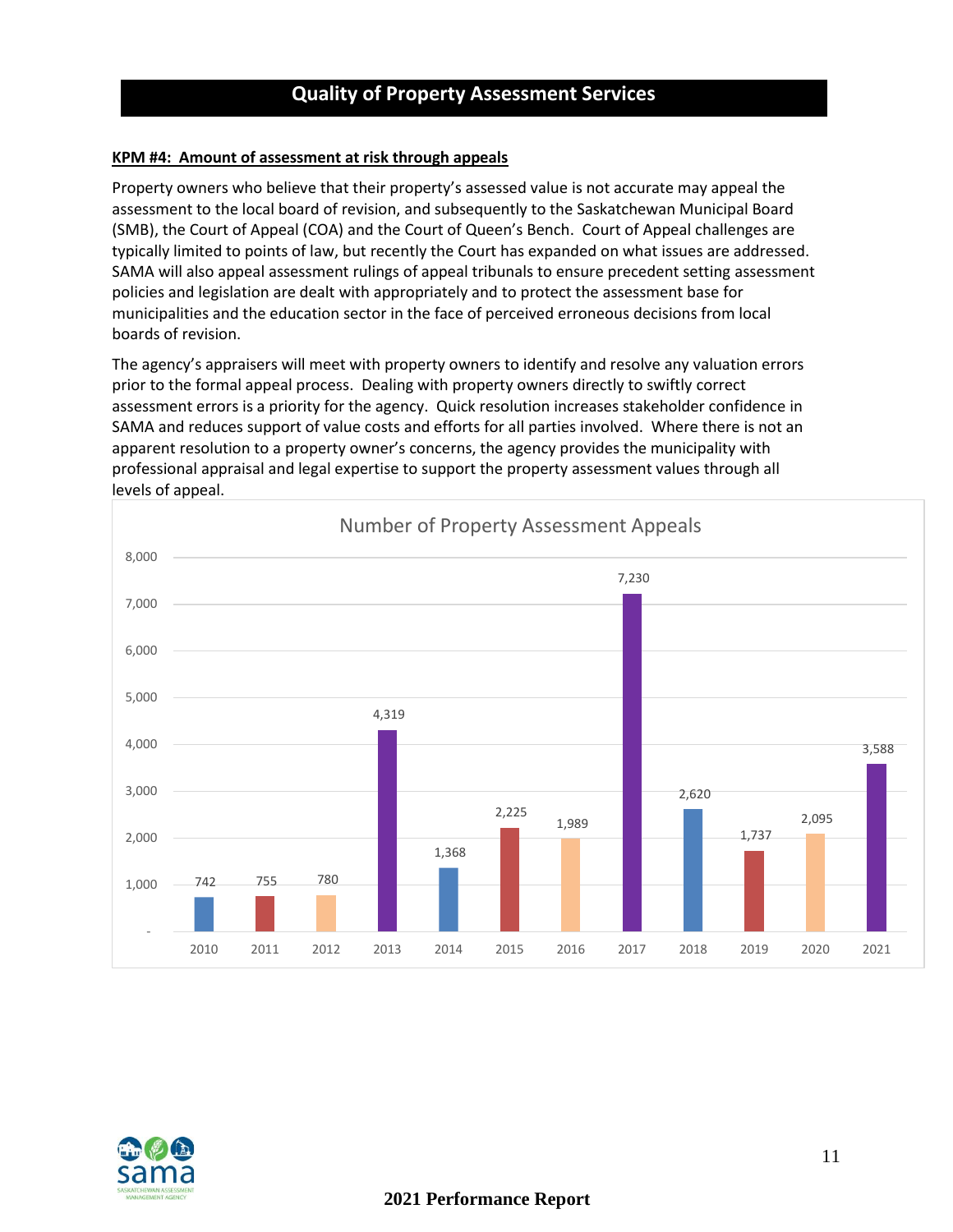#### The Agency's Performance

Once every four years the agency revalues all properties in each of its client municipalities to reflect a more current valuation base date. The highest number of appeals generally occur in the first year of a revaluation, followed by a reduced level in years two, three and four. 2021 was year one of the revaluation cycle and the number of appeals (3,588) was significantly lower than the year one of the last two revaluations (7,230 in 2017 and 4,319 in 2013). The 3,588 appeals represent an appeal rate of 0.41%.

Over the last two revaluation cycles SAMA had been seeing a trend of increasing appeal rates but that has stabilized in recent years. A leveling off of non-agricultural property values in the Province, decreased levels of property sales and the economic shock of COVID-19 may be contributing factors.

The number resolved by agreement to adjust or that were withdrawn was 2,630 or 73.2% (72.1% in 2020, 65.4% in 2019, 75.8% in 2018, 73.0% in 2017 and 82.0% in 2016). In 2021, 958 property appeals were heard by boards of revision and 123 were in progress at year-end. 151 appeals were forwarded to the Saskatchewan Municipal Board at year-end.



2021's support of value work involved 31,366 direct labour hours, a large increase over recent years due to the revaluation (14,138 in 2020, 17,000 in 2019 and 22,000 in 2018). This allocation represents approximately 22% of SAMA's assessor resources (10.0% in 2020, 12.9% in 2019, 16.7% in 2018, 37.9% in 2017, a revaluation year). SAMA had set an appeal completion goal of 1.40 completed appeals per day and in 2021 the completes per day average was 1.02 (1.36 in 2020, 1.18 in 2019).

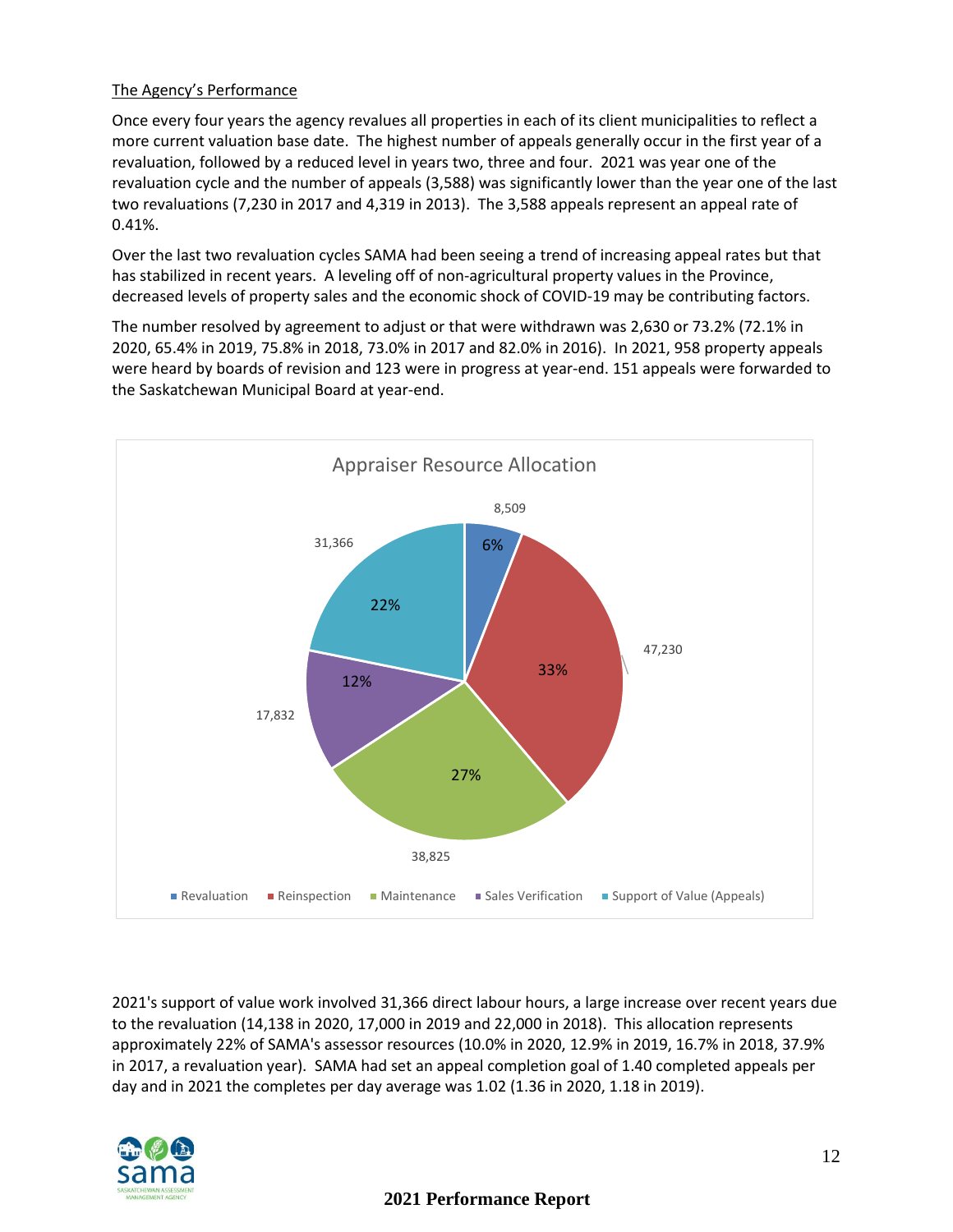SAMA continues to train staff on preparing and presenting assessment appeals in an efficient, professional, and effective manner. Furthermore, appeals have also become a more labor-intensive process with appeals becoming more and more detailed and multi-faceted. The agency also uses specialized staff for more complex appeals and contracts lawyers for the most complex and risky appeals (including all appeals that advance to the Saskatchewan Court of Appeal).

SAMA also has formed an appeals support committee to ensure that appeals are handled effectively and on a timely basis. The committee tracks appeal levels and shares information amongst appraisers to help them be more successful in supporting values during the appeal process. In recent years SAMA has seen improvement in the success rate of supporting values (win -loss ratio) and has a greater pool of appraisers able to represent SAMA during property appeals than in the past.

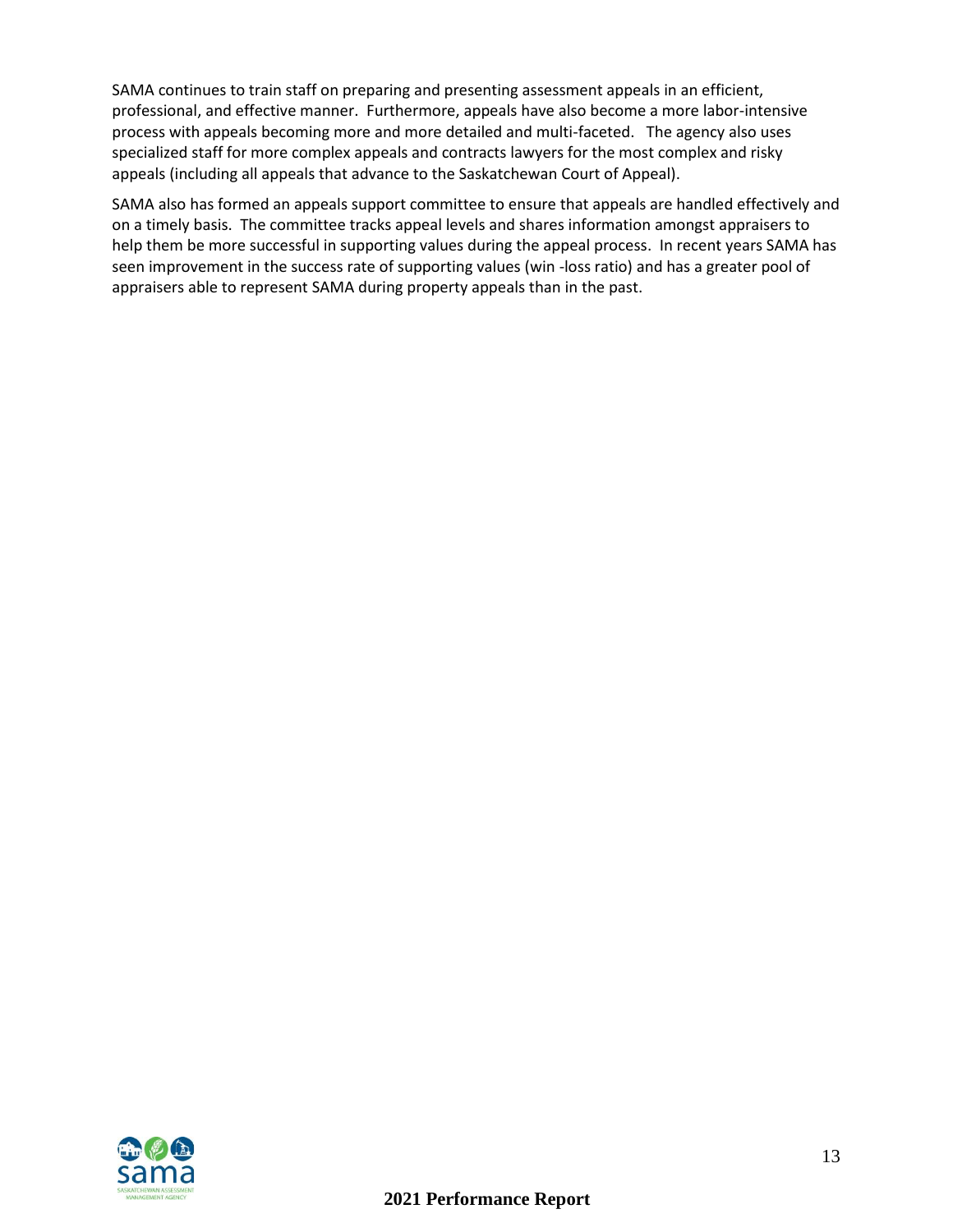#### **KPM #5: Confirmation of municipal assessment rolls**

The SAMA Board is responsible for confirming the assessment roll of all Saskatchewan municipalities after taking steps to ensure that the assessments in the municipality have been completed in accordance with legislation. Municipalities require this confirmation to allow them to enforce the collection of property taxes. The confirmation process is initiated when a municipality submits its annual assessment return.

Both confirmation audits and primary audits are conducted to determine whether a municipality's assessments have been prepared and administered in accordance with the municipal acts.

#### The Agency's Performance

There were 761 municipalities in Saskatchewan in 2021 – 757 municipalities received their valuation services from the agency and 4 municipalities provided their own valuation services.

For the 2021 assessment roll year, 735 (96.6%) of all municipalities had submitted their assessment return by December 31, 2021 (746 municipalities in each of 2020 and 2019, 97.8% in 2020 and 97.9% in 2019).

The agency confirmed 680 (91.5%) of the submitted assessment rolls as of December 31, 2020 (743 municipalities or 97.4% in 2020 and 719 municipalities or 96.4% in 2019).

In addition to the 680 2021 returns, SAMA's QAD division also completed 55 confirmation audits for years prior to 2021 (31 in 2020) for a grand total of 735 confirmation audits.

Primary audits are conducted as part of the confirmation process to ensure that the overall level of appraisal for a municipality falls into the acceptable range prescribed in Provincial regulations. Of the 735 confirmation audits, all were resolved through to compliance (100%).

SAMA has a policy of completing confirmation audits within 90 days of receipt of a municipal assessment roll. The average turnaround time was 36 days in 2020 (39 in 2020, 34 in 2019 and 31 in 2018). 2021 also saw a major upgrade to SAMA's quality assurance Provincial Assessment Database (PAD) application.



#### **Confirmed Assessment Rolls**

■Assessment Returns Received ■ Assessment Rolls Confirmed

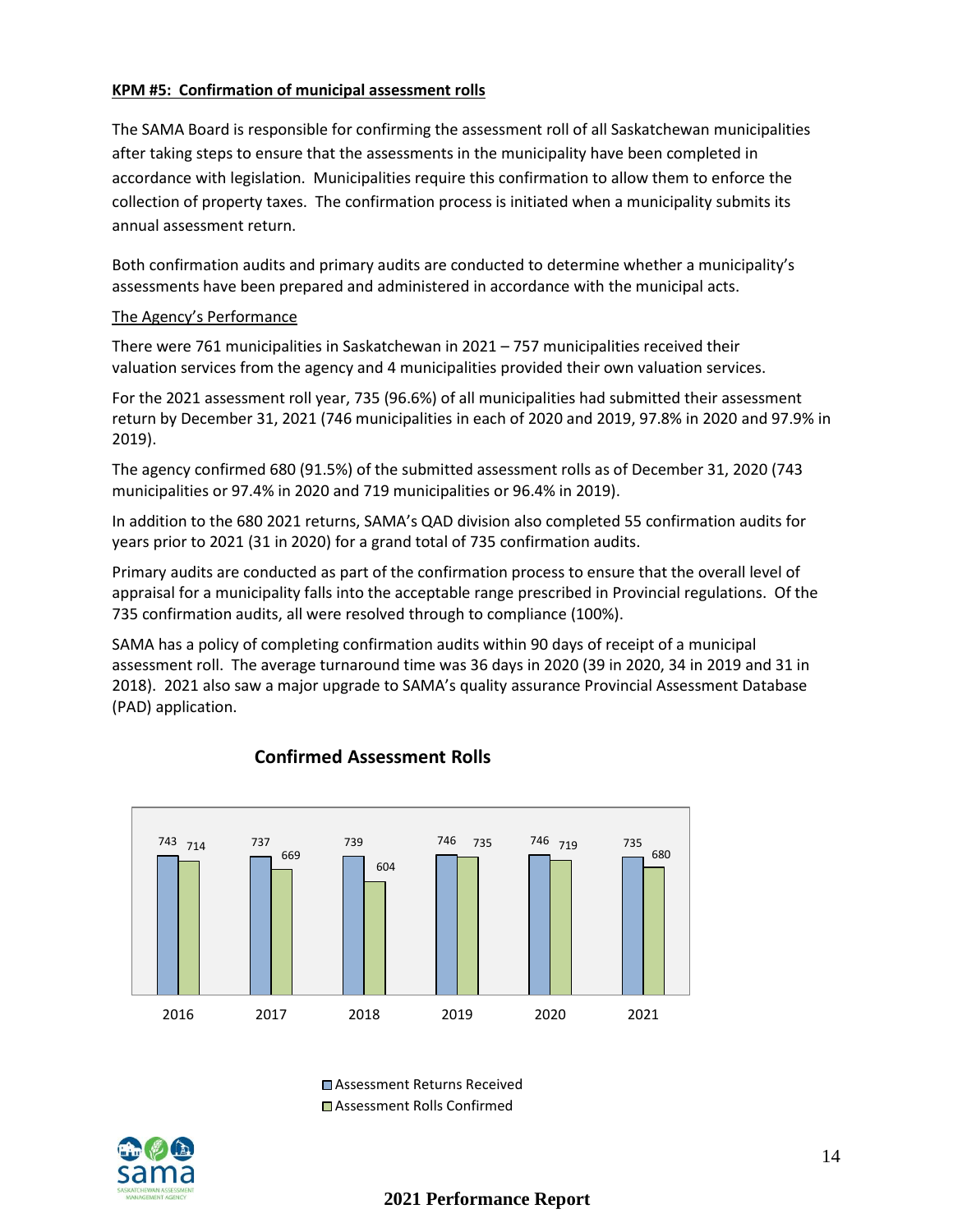#### **Cost of Property Assessment Services**

#### **KPM #6: Business Process Improvement and Use of Technology**

#### **Efficiency in the Assessment Function**

By spending less time on revaluation efforts, SAMA has been able to allocate more time to maintenance, reinspection, and support of value activities. For the 2018-2021 cycle, SAMA spent 130,768 hours on the revaluation. This was a decrease of over 8,000 hours or 6.0% from the 2013-2016 revaluation cycle. In 2021 SAMA spent just over 10,000 more hours on the revaluation than year one of the prior revaluation cycle (2017). This includes sales verification efforts.



SAMA has the goal of reducing the number of current unverified property sales reviews. The balance of unverified sales at the end of 2020 was 4,943 (4,421 in 2020 and 4,786 in 2019).

Many of SAMA's 2021 changes to business processes focus on delivery of maintenance to municipalities and moving forward on analysis work earlier in the revaluation. Examples of process improvements include increased tracking of maintenance progress and delivery within regional offices, vacant land value analysis being prioritized at a higher level and cost analysis being improved by enhancing the training program and establishing benchmark progress dates for 2023.

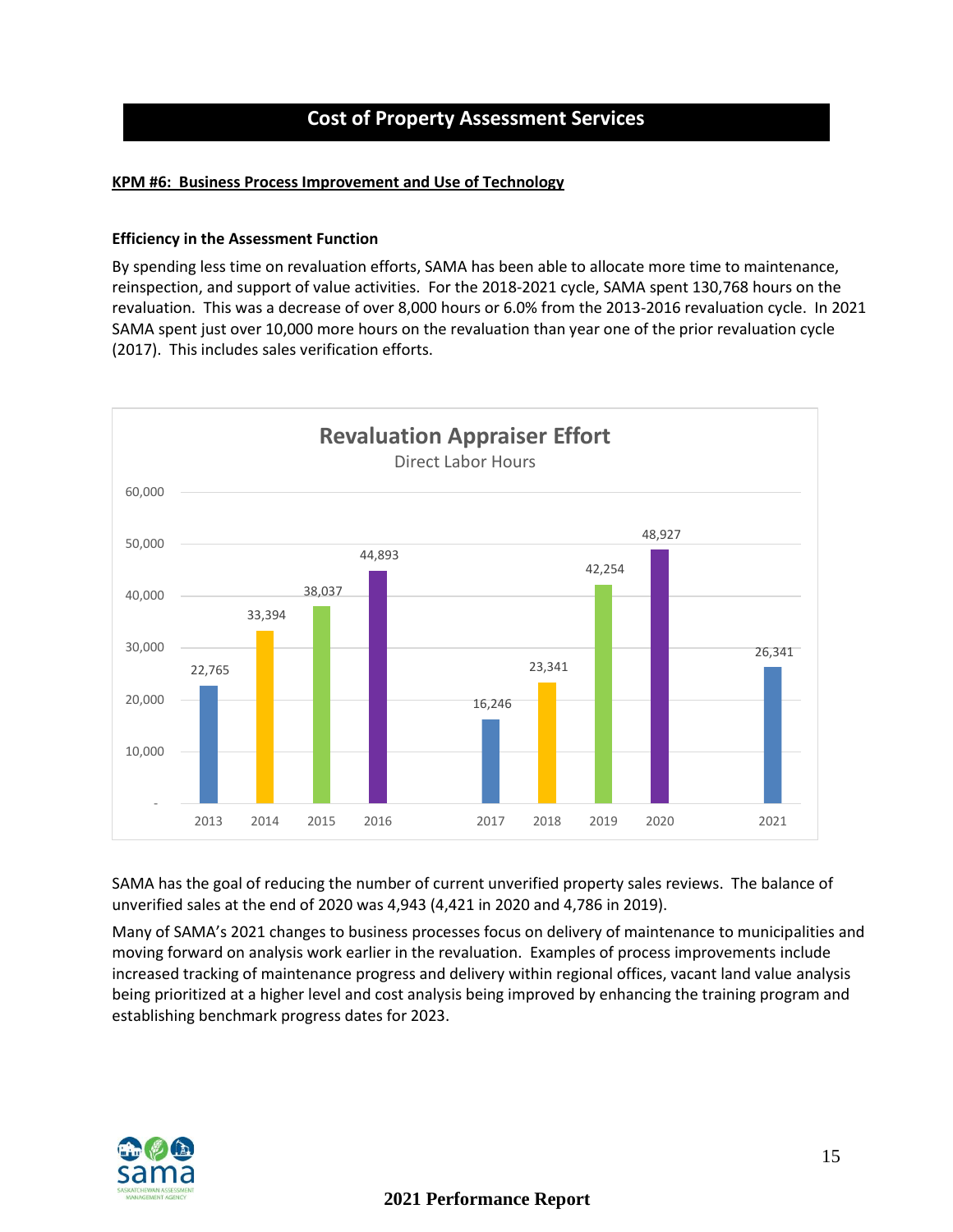#### **Advancements in Technology Utilization**

In terms of technology utilization, SAMA undertook several initiatives in 2021. The agency increased server performance for the SAMAView application, implemented new Geographic Information System (GIS) tools for agrologists to digitally map and measure waste acres during inspections and brought online a new upgraded internal intranet system using existing software and staff resources. SAMA also began an Enterprise Architecture (EA) project that will streamline and connect the agency's computer applications and data assets.

#### **Advancement in Assessment Governance**

In addition to assessment services, SAMA has the equally important role of governance and developing assessment policy for Saskatchewan.

In 2021, SAMA continued a consultation and research partnership with the University of Saskatchewan to develop a revised arable agricultural land model. SAMA also undertook a major review with stakeholders in the oil & gas sector, which resulted in changes to the assessment model for these properties that have been approved for inclusion in the 2023 Base Regulated Manual. In the area of transparency, a policy change was implemented to make available online all sales analysis data used to calculate the property assessment of an individual property.

Despite the challenges of the pandemic, SAMA continued to hold consultations with various stakeholder groups and had attendance at some meetings increase because of the virtual attendance option. Closely following industry and market trends, as well as keeping these lines of communication open, allowed SAMA to remain on track towards successfully delivering the next revaluation in 2025.

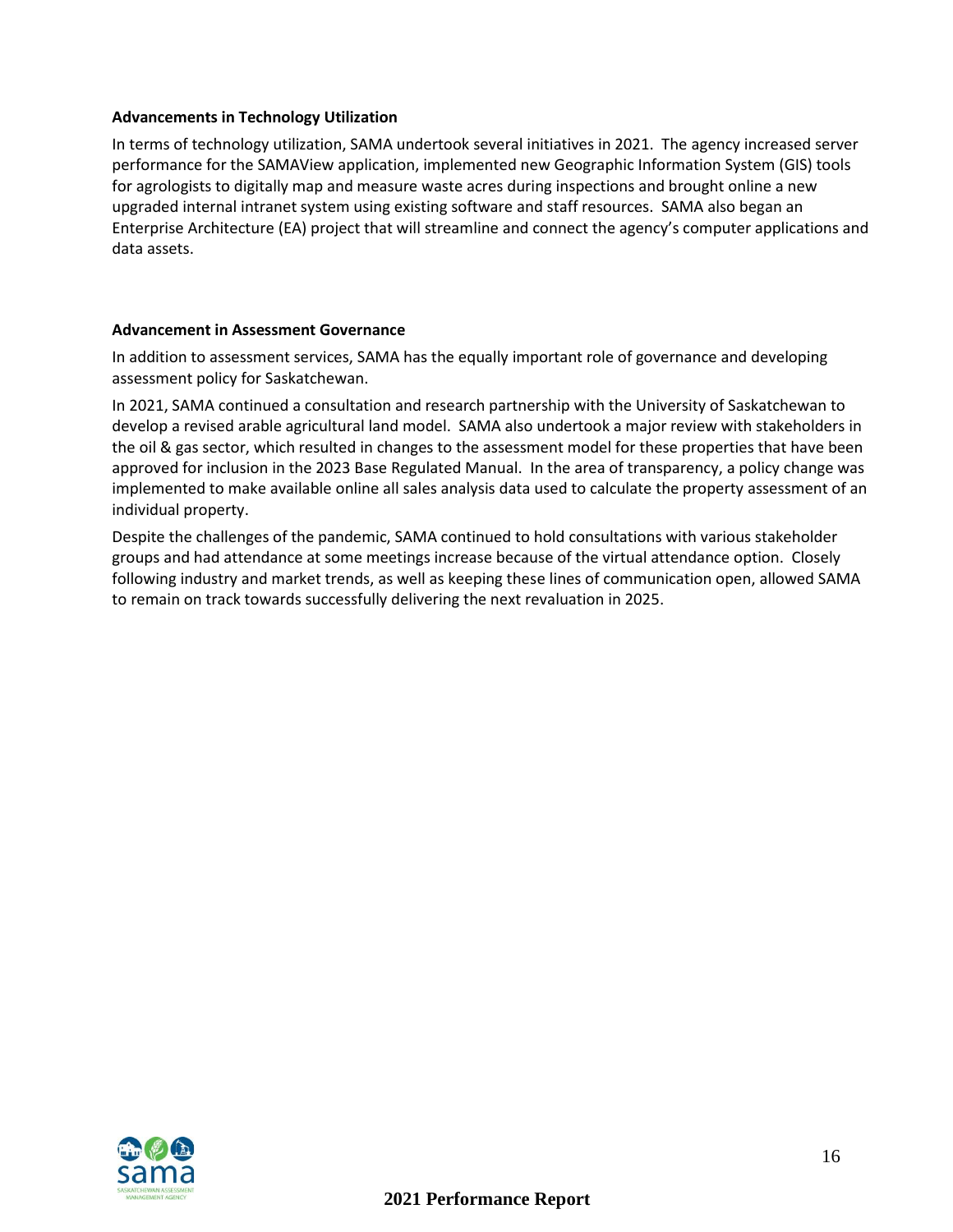#### **KPM #7: Agency operating costs**

The agency is responsible for providing quality, efficient and cost-effective assessment valuation services to client municipalities and the education sector. The agency served 757 cities, towns, villages, rural municipalities, and northern communities in 2021.

Four-year business and financial plans and annual business and financial plans are developed in consultation with the agency's funding stakeholders, and annual performance reports are provided to the funding stakeholders.

The agency is continually working to continuously improve the integration of these plans with operational program delivery plans and to improve performance reporting both internally and externally to stakeholders.

#### The Agency's Performance

#### **Operating costs**

In 2021 the agency's operating cost per property increased to \$25.28 (871,156 properties and a total operational spending of \$22M). The 2021 operating cost per property represents an increase of more than 5% over the previous year (\$23.90 in 2020 and \$22.85 in 2019). The Canadian Consumer Price Index, a measure of inflation published by Statistics Canada, rose by 4.8% in 2021 (December 2021 over December 2020). SAMA's cost per property rose primarily due to lower-than-expected levels of property growth in Saskatchewan and a substantial increase in legal costs required to support appeals brought forth by professional tax agents to the Court of Appeal.

Delivery of annual maintenance, revaluation and support of value services remain the agency's main priorities while also mitigating increases to operating costs.



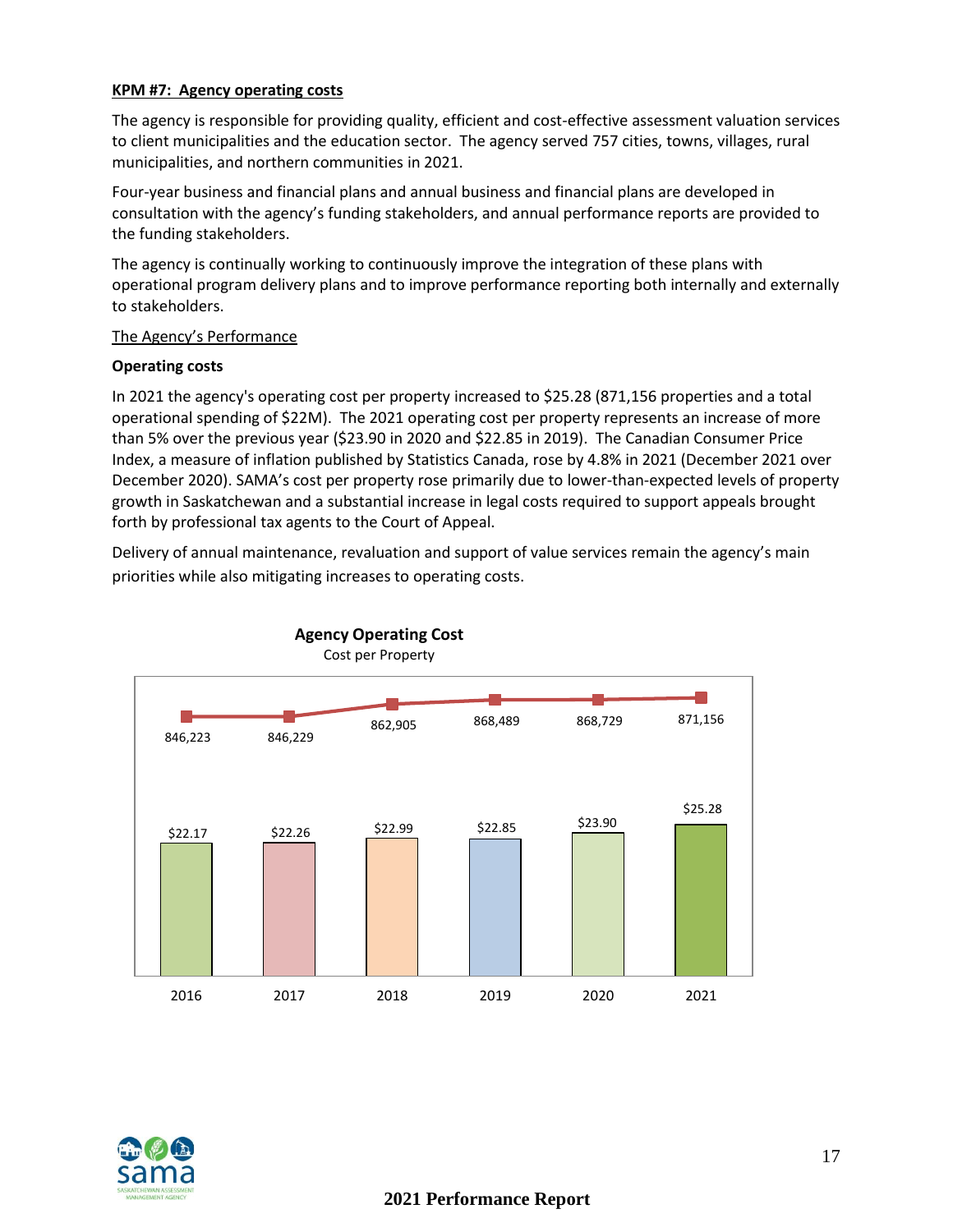#### **SAMA Costs Compared to Other Assessment Service Providers**

The agency maintains lines of communication with other Canadian assessment service providers both directly and through organizations such as the Canadian Directors of Assessment (CDA) and the Canadian Property Assessment Network (CPAN). These relationships allow SAMA to introduce new ideas to the assessment function in Saskatchewan and give the agency a benchmark to compare its operations to.



Source: 2020 Canadian Property Assessment Network (CPAN) Study

Note: Names of municipalities and assessment providers have been redacted as per terms of CPAN membership. 2021 results are not available as of this report's publishing date.

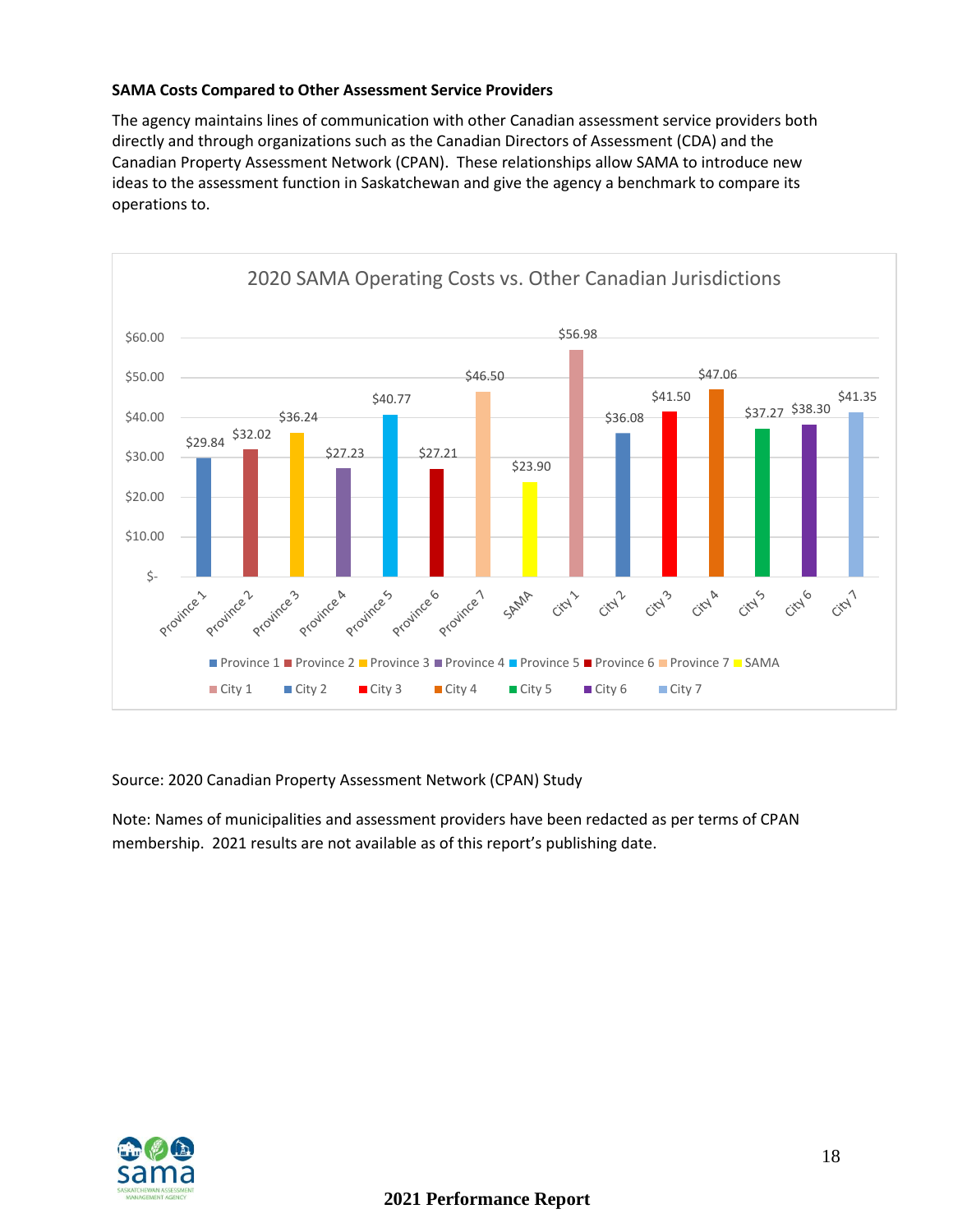#### **Workforce Commitment**

#### **KPM #8: Workforce Turnover**

As an entity that provides a professional service, the agency's success in providing property assessment services within Saskatchewan depends on the knowledge, skills and expertise of our employees and the agency's ability to attract and retain a talented and skilled workforce.

#### The Agency's Performance

The agency continues to offer a comprehensive benefits package and a workplace that has a positive and supporting culture. The agency invests in employees and promotes from within when it can. Safety of staff, customers and property owners was one of the top priorities in 2021 and the agency managed to deliver on this commitment without a drop in service delivery.

SAMA has the goal to maintain an annual turnover rate of 5.0% or less. SAMA operates in a competitive environment as an employer attracting and retaining qualified staff and there continues to be challenges within the assessment field as fewer people complete property assessment educational programs in western Canada. SAMA has a summer student program that has helped recruit future permanent employees and works with Lakeland College to identify candidates from those currently pursuing an education in property assessment.

In 2021 the voluntary turnover rate at SAMA was 4.9% (up from 3.7% in 2020 and down from 6.4% in 2019). In recent years, the average voluntary turnover rate for all Canadian employers typically exceeds 10%. Although the COVID-19 pandemic has had adverse effects on the retention rates of many employers, SAMA has not seen a large increase in retirements or resignations. SAMA's work from home policies have allowed staff to remain safe without sacrificing work output and are popular with employees.



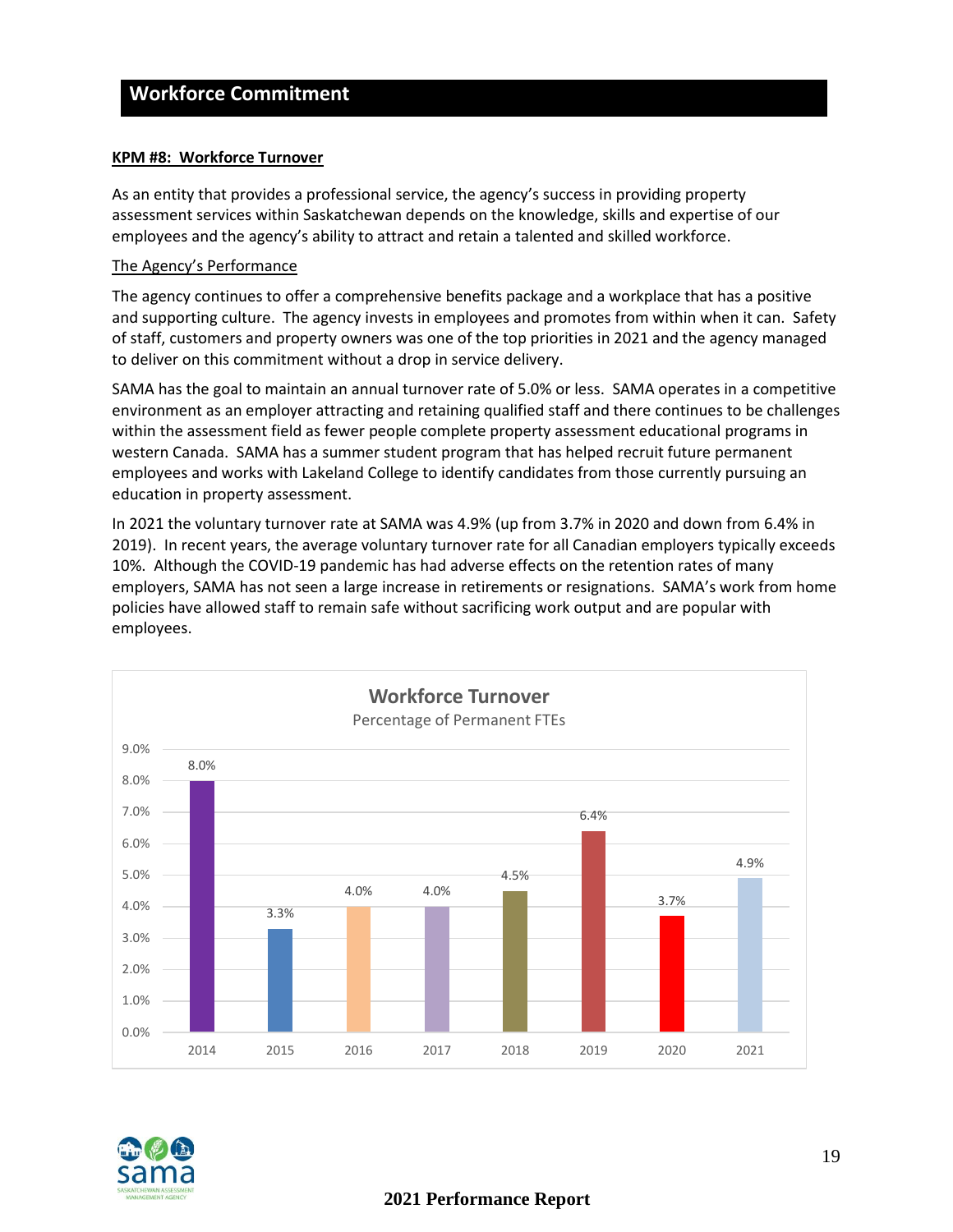#### **KPM #9: Employee Engagement**

The agency is striving to create a culture of motivated and engaged employees who work together in a productive, continuously improving environment, guided by leadership that is based on a clear and positive vision of the future, using processes that consistently deliver what is expected to consistently satisfy our clients' needs.

#### The Agency's Performance

Employee engagement and organizational performance are critically linked, and the agency conducts surveys to determine the level of employee engagement, and to assist the agency in developing and implementing new initiatives and programs. SAMA conducted a pulse employee engagement survey in early 2021 to determine the agency's current employee engagement status and to identify possible areas for improvement. Once again, the survey had a very high response rate of 90% for all SAMA employees (92 % in 2019, 83% in 2015 and a public sector benchmark of 61%).

The 2021 survey showed an increase in favourable employee engagement, with a score of 80% (67% in 2019 and 57% in 2015. Additionally, the employee survey also indicated that employee engagement had increased in all measured survey dimensions, indicating progress in all the drivers of employee engagement, rather than in isolated areas.

In 2021 SAMA's employee absenteeism rate was 7.7 days per employee on average (7.2 in 2020, 10.6 in 2019, 9.1 in 2018, 8.2 in 2017 and 9.3 in 2016). SAMA's rate of 7.7 is significantly lower than the rest of the province or national averages (see below) as well as SAMA's results in previous years. Nearly 80% of all SAMA absenteeism is due to short-term sick leave.



\*Source: Statistics Canada Table 14-10-0190-01, *Work absence of full-time employees by geography, annual*

\*\*Source: Statistics Canada Table 14-10-0196-01, *Work absence of full-time employees by public and private sector, annual*

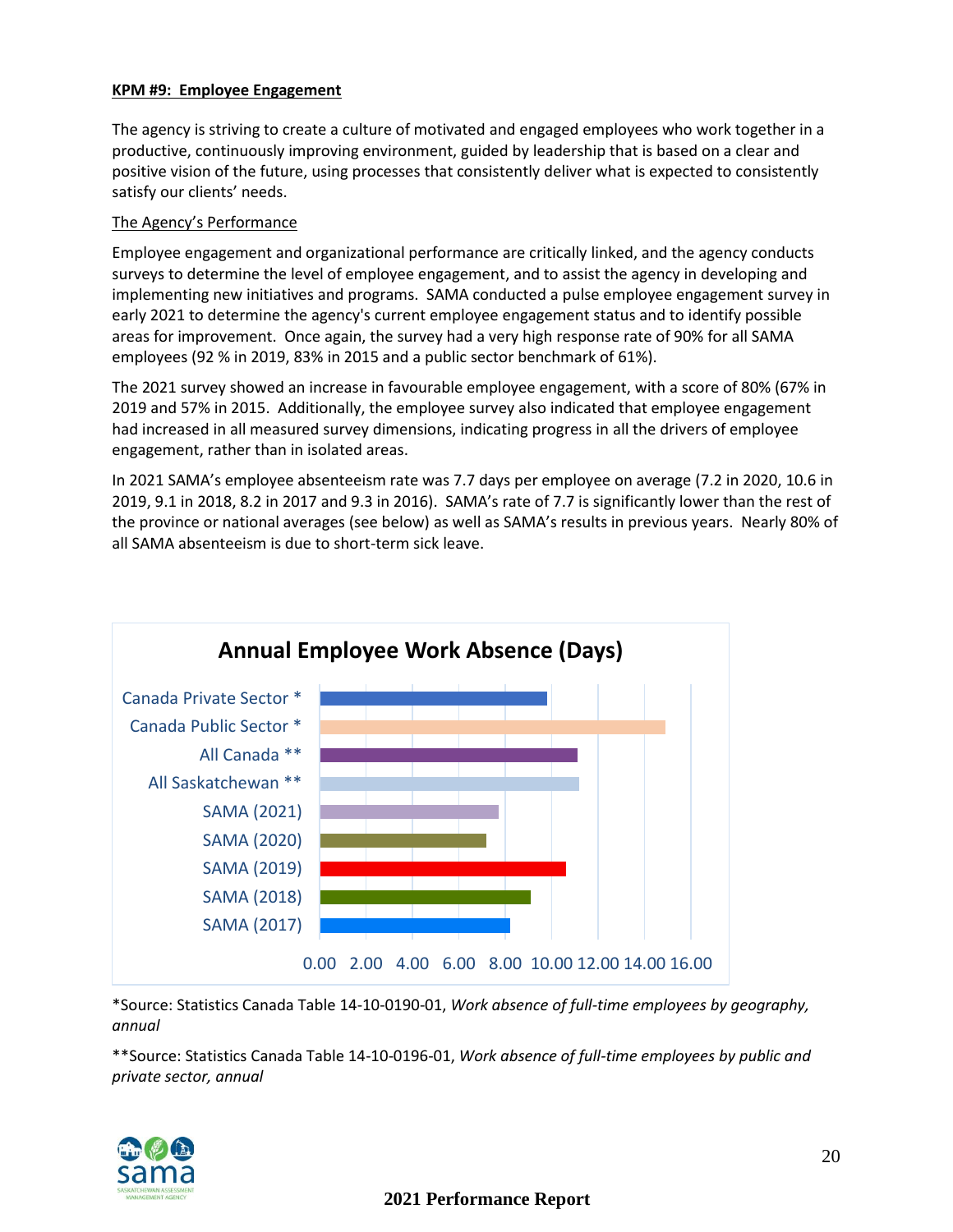#### Investing in a Qualified, Experienced, and Continually-Learning Workforce

The agency employs the most comprehensive group of mass appraisal experts in the province of Saskatchewan and, as a provider of professional services, SAMA is committed to employing the most qualified and effective staff available. As such, SAMA encourages its employees to further their personal skill sets via education and training.

At the end of 2021, 61% or 72 of SAMA's 118 staff that conduct property assessments are fully accredited (have at least four years of assessment experience and have completed the educational requirements of an assessment designation). 60% were accredited at the end of 2020. Of the field appraisal staff, 52 of 101 staff are fully accredited (52%). SAMA continues to be an industry leader in supporting staff while they further their career training – providing full tuition and up to twelve paid professional leave days per annum for staff pursuing a professional appraisal designation. In 2021, SAMA invested an average of 63 hours per permanent employee on training and professional leave (50 hours in 2020). In terms of senior designations, SAMA is an industry leader, employing 28 persons who are designated with a CAE from the International Association of Assessing Officers or an AACI from the Appraisal Institute of Canada.

In order to have a strong workforce not only now but also in the future, SAMA has implemented an extensive leadership development program for current management as well as an emerging leaders training program. The agency has developed a succession plan and that will ensure knowledge transfer and continuation of the agency's operations.

The agency values the years of experience that have been achieved by employees and knows that staff retention is paramount to the long-term success of SAMA. The average SAMA employee has 13.4 years of service with the agency (13.7 years in 2020 and 2019 and 14.9 years in 2018). Employing qualified staff and investing in their training helps to increase engagement and the quality and efficiency of the province's assessment system over the long term. The agency currently invests just under 2.5% of the operating budget directly into training initiatives (excluding staff wages and benefits while training).